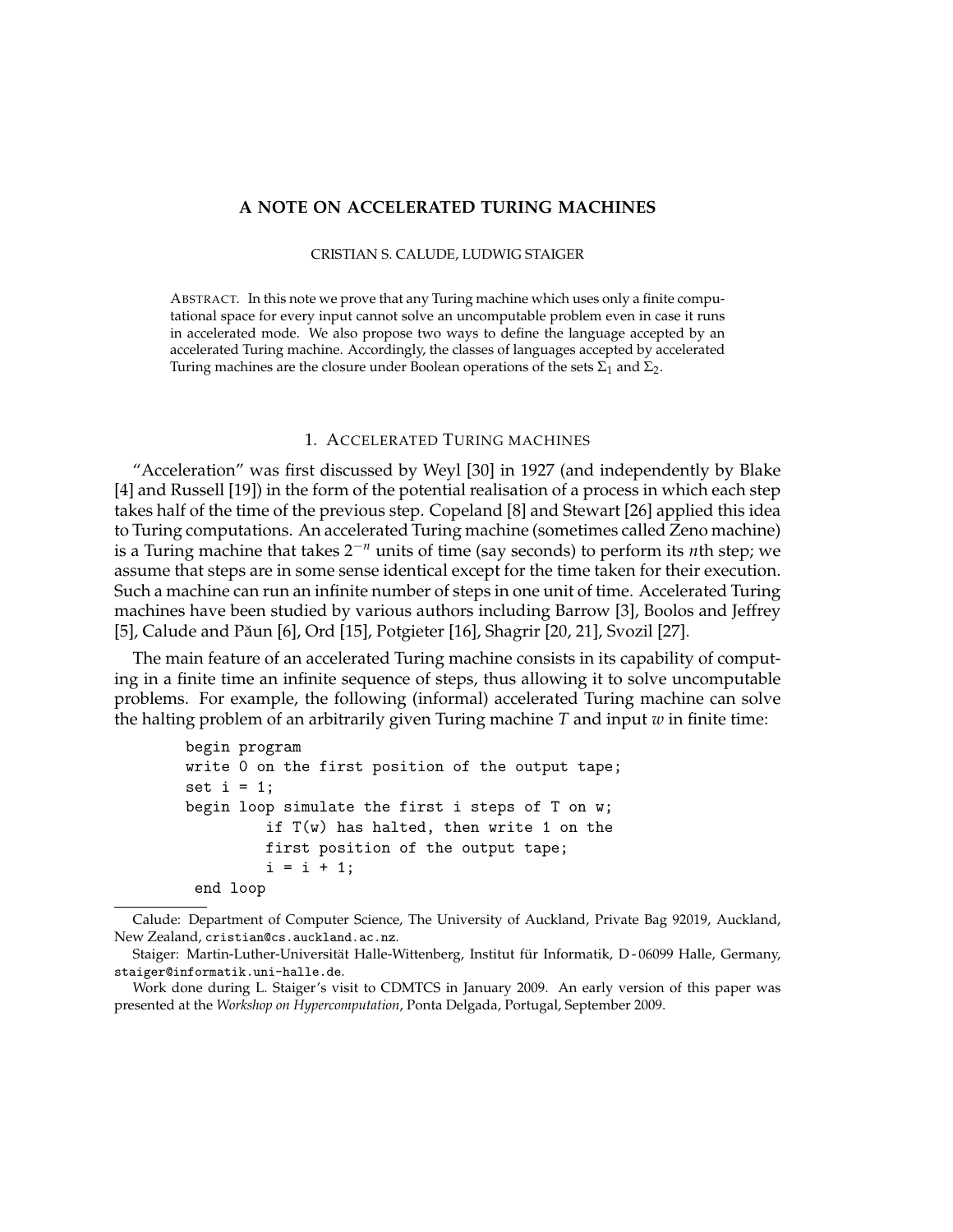#### end program

By inspecting the first position of the output tape we need one unit of time to run the above machine in order to decide whether *T*(*w*) stops or not. Note that Svozil [27] proved that the halting problem of accelerated Turing machines is not decidable by any accelerated Turing machine. Relativistic computation offers a physical model for acceleration, see [12, 9, 1].

Are accelerated Turing machines physically possible? This is a challenging problem discussed by various authors, [14]. We contribute with a small result to this discussion by examining the computational space required by an (accelerated) Turing machine running an infinite computation: *is it finite or not?* This question was posed to the first author by Fearnley [11].

## 2. IS THE SPACE USED BY AN ACCELERATED TURING MACHINE ALWAYS FINITE?

Let us start with the following informal example:

```
set i=0;
begin loop i=i+1;
end loop
```
It is clear that the accelerated Turing machine executing the above set of instructions needs an infinite computational space. Is this just an accident or do we have a more general situation?

Before being tempted by a hasty answer let us note that the following set of instructions computation is infinite, but requires only a finite amount of space:

```
set i=1;
while (i > 0) do i=1;
end while
```
To be able to answer the above question we fix a formal model of Turing machine and state a few general facts. We assume that reader is familiar with the basics of Turing computability, e.g. [22, 29].

Let  $M = (X, \Gamma, S, s_0, s_a, \Box, \delta)$  be a Turing machine in which X is the input alphabet,  $\Gamma \supseteq X$  is the working tape alphabet, *S* is the set of states, *s*<sub>0</sub> is the initial state, *s*<sub>a</sub> is the accept state,  $\Box \in \Gamma \setminus X$  is the blank symbol<sup>1</sup>, and  $\delta$  is the (partial) transition function. We assume that the Turing machine has one input read-only tape (where initially the input is written on) and  $k, k \geq 1$  working tapes. If we need an output tape (for writing the results of computations) we use working tape  $k$ . The machine starts its processing in state  $s_0$  by scanning the first symbol of the input word.

A configuration of the Turing machine with *k* working tapes on input *x* is a  $2k + 2$ -tuple  $(i, s, u_1, v_1, \ldots, u_k, v_k)$  where  $i, 0 \le i \le |x| + 1$  denotes the position of the head on the input

<sup>&</sup>lt;sup>1</sup>We explicitly exclude the blank symbol from the input alphabet.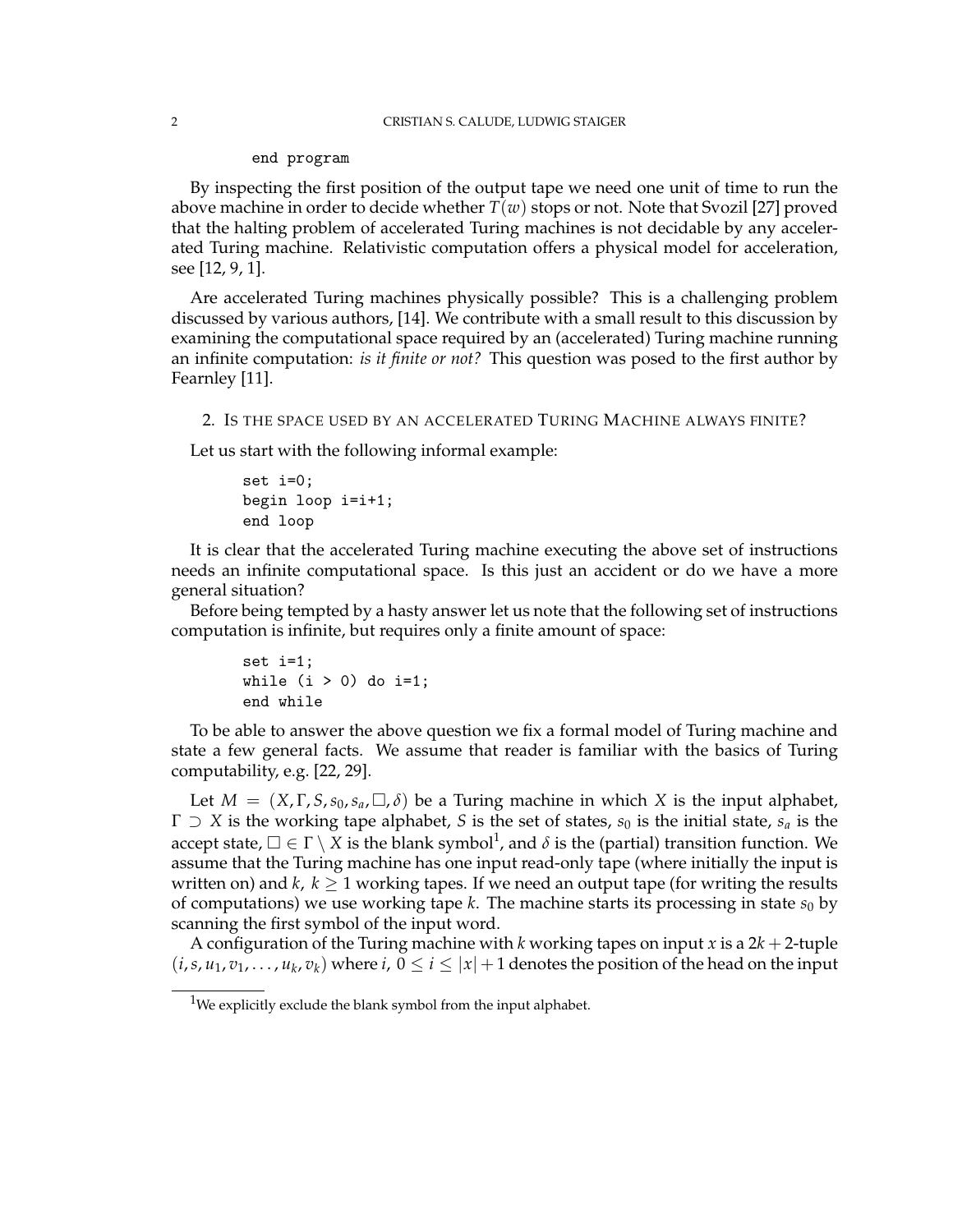tape, *s* is the current state and  $u_j \in \Gamma^*$  and  $v_j \in \Gamma^*$ ,  $u_j \notin \Gamma^*$ ,  $v_j \notin \Gamma^* \cdot \square$  are the contents of the working tape *j*,  $1 \le j \le k$  to the left or right, respectively, of the head position.

The successor configuration  $\kappa'$  of a configuration  $\kappa$  is derived as usual for multi-tape Turing machines (cf. [2, 29]).

The computation of  $M$  on  $x$  started in  $s_0$  is a sequence of configurations starting with  $\kappa_0 = (1, s_0, \varepsilon, \dots, \varepsilon)$  each of which is a successor of its predecessor.

A word *x* is accepted by *M* if the computation of *M* started in  $s_0$  on *x* stops in  $s_a$ . The language accepted by *M* is the set of words accepted by *M*.

Let  $M = (X, \Gamma, S, s_0, s_a, \square, \delta)$  be a Turing machine and x an input word. We define the computational space used by *M* on *x*, *space*<sub>*M*</sub>(*x*), to be the number—finite or infinite—of cells used by *M* during its computation on *x* (or, with input *x*); a cell used once is counted as used. Obviously, if *space*<sub>*M*</sub>( $x$ ) is finite then the computation process as described above can have only a finite number of different configurations. This observation will be crucial for our further considerations.

The function  $time_M(x)$  denotes the number of steps executed by *M* on input *x* (see [2, 29]). By  $M(x) < \infty$  we denote the fact that *M* stops on *x*. The reader is warned not to confuse our space function  $space_M$  with the space complexity usually used in complexity theory (see [29]) which is defined by

(1) 
$$
s_M(x) = \begin{cases} space_M(x), & \text{if } M(x) < \infty, \\ \infty, & \text{otherwise.} \end{cases}
$$

Clearly, *space*<sub>M</sub>(*x*)  $<\infty$  whenever  $M(x) < \infty$ , and  $M(x) = \infty$  iff *time*<sub>M</sub>(*x*) =  $\infty$  iff  $s_M(x) = \infty$ .

The *halting problem for a particular Turing machine M* is the problem of deciding given *x* whether  $M(x) < \infty$ . It is well known that the halting problem for most Turing machines *M* is undecidable.

Following the argument of Lemma 2.25 in [2] one could prove that if, for a computable function  $f : \mathbb{N} \to \mathbb{N}$ , space<sub>M</sub> $(x) \leq f(|x|)$  whenever *M* halts on *x*, then the halting problem for this particular machine *M* is decidable. We show that one can drop the requirement on a computable upper bound for *space*<sub>M</sub>.

We start with a more general result.

**Theorem 1.** *There is a uniformly effective procedure which transforms every Turing machine M into a machine*  $\mathcal{D}_M$  *which accepts the same inputs as*  $M$  *and has the property that*  $\mathcal{D}_M$  *halts on all inputs x such that space*<sub>*M</sub>*(*x*)  $< \infty$ *.*</sub>

*Proof.* The machine  $\mathcal{D}_M$  works as follows. It runs the machine  $M$  on input  $x$  and simultaneously keeps track of a list of all configurations the machine *M* has run through. Then three cases are possible.

If *M* stops then D*<sup>M</sup>* stops, too, and accepts *x* iff *M* accepts *x*.

As soon as one configuration appears twice in the list  $\mathcal{D}_M$  stops and rejects the input. If  $M$  does not stop and no configuration is repeated then  $\mathcal{D}_M$  runs indefinitely.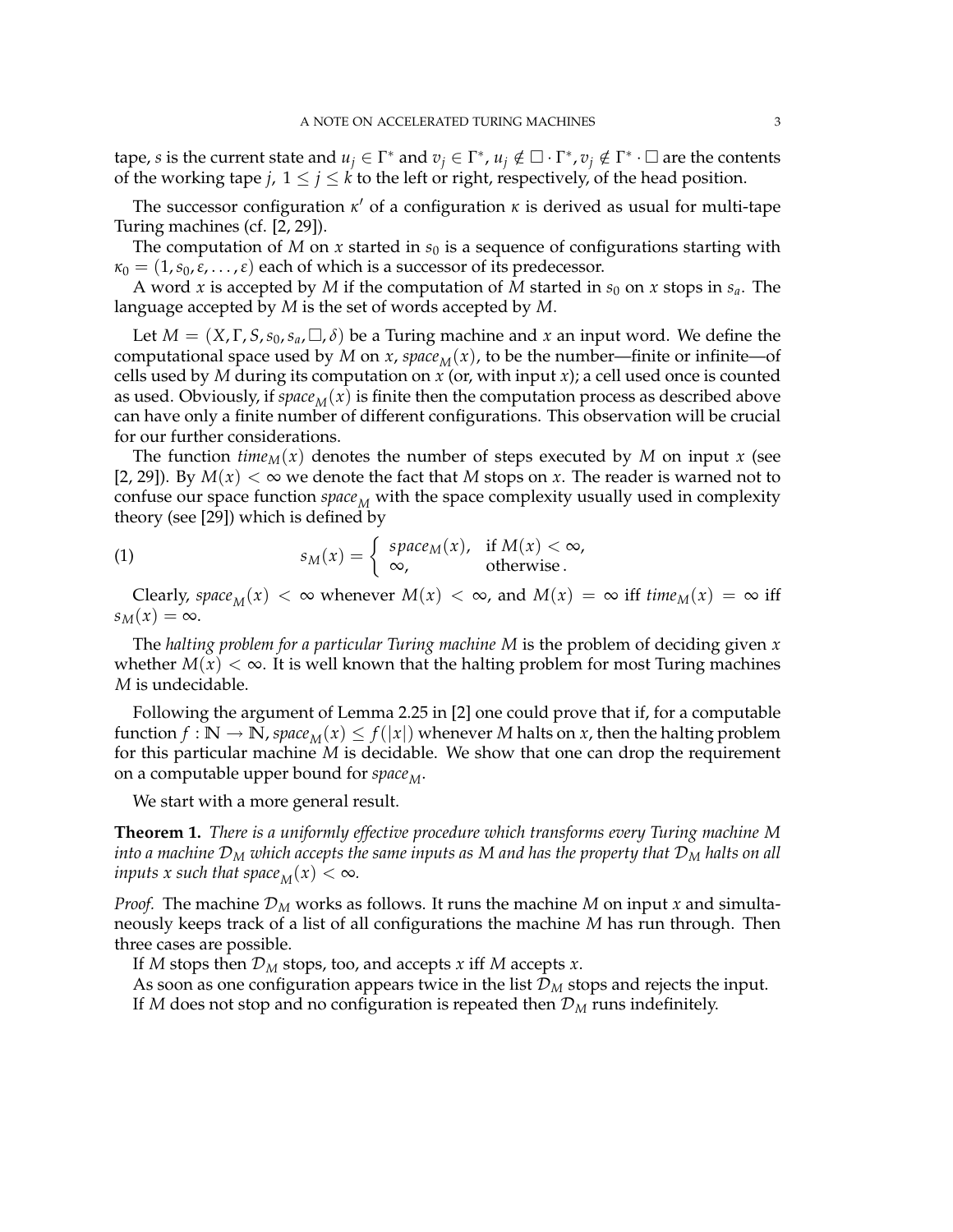To prove the assertion it suffices to remark that, since *M* is a deterministic machine, if *space*<sub>M</sub>(*x*)  $\lt \infty$  and the computation is infinite then necessarily one configuration is repeated and thus the sequence of configurations is eventually periodic; in particular, no new configuration will appear.

 $\Box$ 

The same idea can be used to prove the following result.

**Theorem 2.** *If for every x, space*<sub>*M*</sub>(*x*)  $<\infty$ *, then the halting problem for M is decidable.* 

*Proof.* Having in mind the proof of Theorem 1, one constructs an observer Turing machine  $\mathcal{O}_M$  that lists all configurations of M generated by the computation  $M(x)$  and continues as follows:

- (1) If *M* stops on *x* then  $\mathcal{O}_M$  stops too and declares  $M(x) < \infty$ .
- (2) If *M* does not stop on *x* then on the first repetition in the list of configurations generated by  $M(x)$  the machine  $\mathcal{O}_M$  stops and declares that  $M(x) = \infty$ .

**Corollary 3.** *If the halting problem for M is undecidable then*  $\{x \in X^* : space_M(x) = \infty\} \neq \emptyset$ *.* 

**Corollary 4.** *The set*  $\{(M, x) : M \text{ is a Turing machine, } x \in X^*$ ,  $space_M(x) < \infty\}$  is computably *enumerable but not computable.*

As Corollary 4 shows, our decidability result (Theorem 2) for Turing machines using only a finite amount of space does not allow to solve the general *halting problem*: given a pair (*M*, *x*), decide whether the machine *M* halts on *x*. Following a suggestion of one referee we mention that the following weaker versions of this problem are decidable.

**Theorem 5.** Let  $f : \mathbb{N} \to \mathbb{N}$  be a computable function. Then there is a Turing machine D which, *given a pair*  $(M, x)$ , decides whether the machine M halts on x in space space<sub>M</sub>(x)  $\leq f(|x|)$ .

*If, moreover, f is space constructible and*  $f(n) \geq \log_2 n$ , then this decision procedure runs in *space*<sup>2</sup> *bounded by space*<sub> $D$ </sub> $(x) = s_D(x) \leq f(|x|)$ *.* 

Here, as usual, a function  $f : \mathbb{N} \to \mathbb{N}$  is called *space constructible* if there is a Turing machine  $M_f$  which maps the binary expansion bin(*n*) of *n* to the binary expansion of  $f(n)$  using only space  $s_{M_f}(\text{bin}(n)) \leq |\text{bin}(f(n))| \leq \log_2(f(n)) + 1$ .

A Turing machine *M* running in 'accelerated mode' is denoted by *AM*. In other words, *M* and *AM* have the same description, but *M* runs in normal mode, i.e. each instruction is executed in a fixed unit of time, while *AM* runs in an accelerated mode. Observe that  $M(x) = \infty$  iff *time<sub>M</sub>*(*x*) =  $\infty$  iff *time<sub>AM</sub>*(*x*) = 1. The function *time<sub>M</sub>* classically counts the number of steps executed by  $M$ , while  $\mathit{time}_{A_M}$  measures the length of a time interval; with the assumption that each step takes precisely one unit of time, these functions become essentially equivalent.

<sup>&</sup>lt;sup>2</sup>For the function  $s_D$  see Eq. (1).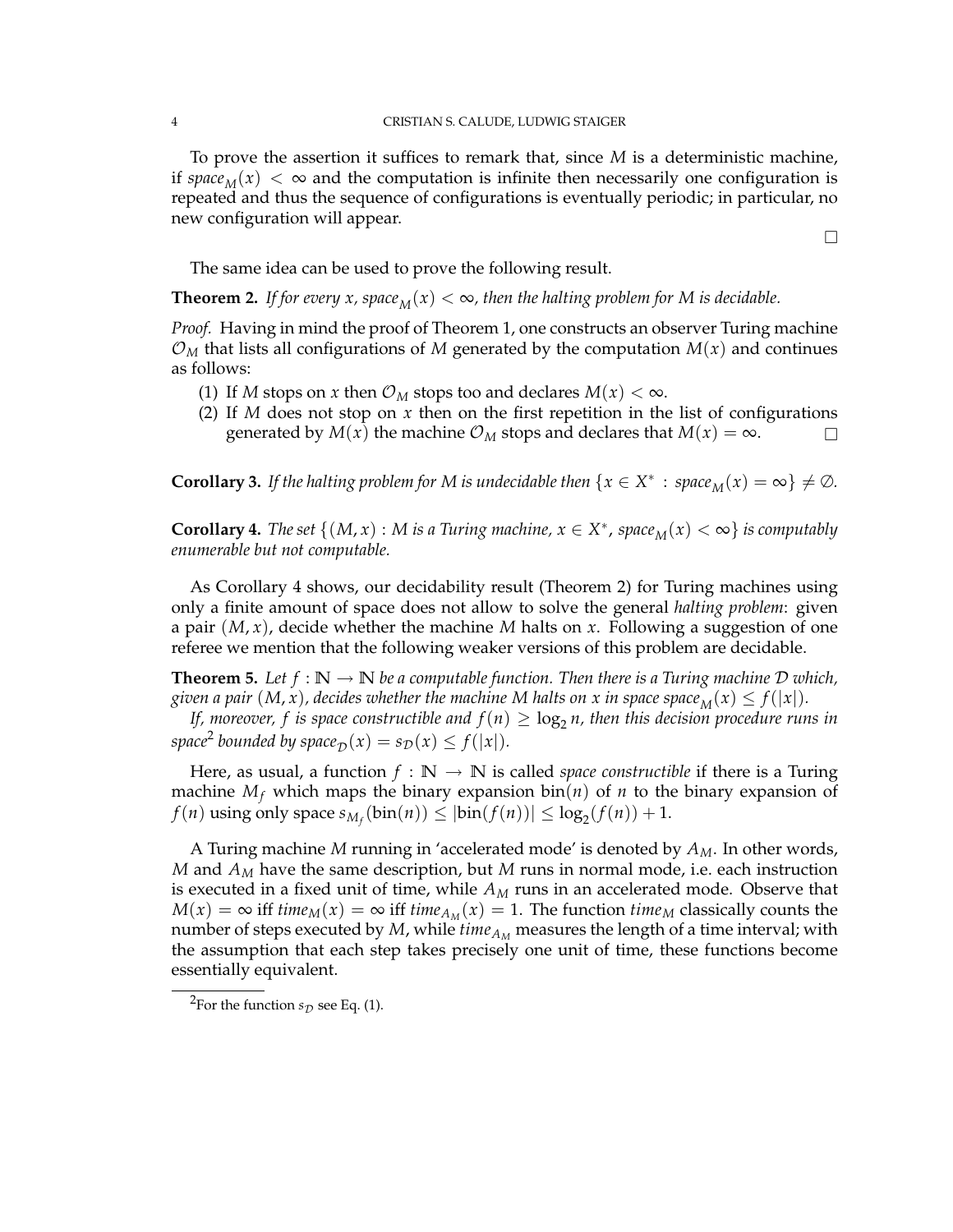There is a similarity between computational time and space; however, this parallel is not perfect. For example, it is not true that an accelerated Turing machine which uses unbounded space has to use an infinite space for some input (as it seems to be claimed in Ord [15, p. 24]). The reason is that the space used by the machine on every input *x* can be finite, although it grows indefinitely with |*x*|.

Let  $\chi_M : X^* \to \{0, 1\}$  be the function defined by

$$
\chi_M(x) = \begin{cases} 1, & \text{if } M(x) < \infty, \\ 0, & \text{otherwise.} \end{cases}
$$

This function can always be computed by an accelerated Turing machine  $A_{M'}$  in finite time.<sup>3</sup> If the computational space is finite for every input, then acceleration does not add computational power:

**Corollary 6.** Let  $A_M$  be an accelerated Turing machine with space $A_M(x) < \infty$  for all inputs x. *Then the function*  $\chi_M$  *is Turing computable. The Turing machine computing*  $\chi_M$  *is not necessarily M.*

# 3. COMPUTATIONAL POWER

How can we use accelerated Turing machines to trespass the Turing barrier, more precisely, to accept languages other than computably enumerable ones? A proposal based on physical considerations to use accelerated Turing machines with an oracle provided by another accelerated Turing machine was made in [31]. Here we pursue a different approach dating back to the late 1970s where infinite acceptance processes for Turing machines were considered [7, 10, 25].

These processes consider acceptance conditions based on the set of states occurring or occurring infinitely often during the computation process. To this end we pair the machine  $M$  with one or two observer machines  $M'$  and  $M''$ . There are two ways to observe the computation of *M* and, consequently, decide its output.

In the first case the output is based on the set of states occurring during the computation. The machine M' simply collects the (finite) set of states  $S_x$  occurring during M's computation process on input *x*.

In the second case the output is based on the set of states occurring infinitely often during the computation. During the computation of *M* on *x* the first observer machine *M*# writes into cell *i* of its output tape successively (a symbol denoting) the set of states  $S_x(i, t)$ the machine *M* runs through starting from step *i* up to step *t*. Thus, after finishing its work, cell *i* contains (a symbol denoting) the set of states *M* has run through starting from moment *i* on. This sequence of sets is non-increasing, so the second observer machine M<sup>"</sup> can compute its limit  $S_x$ .

In both cases, the input word  $x$  is accepted according to whether  $S_x$  satisfies a previously given condition described below.

 ${}^3A_{M'}$  is not necessarily equal to  $A_M$ .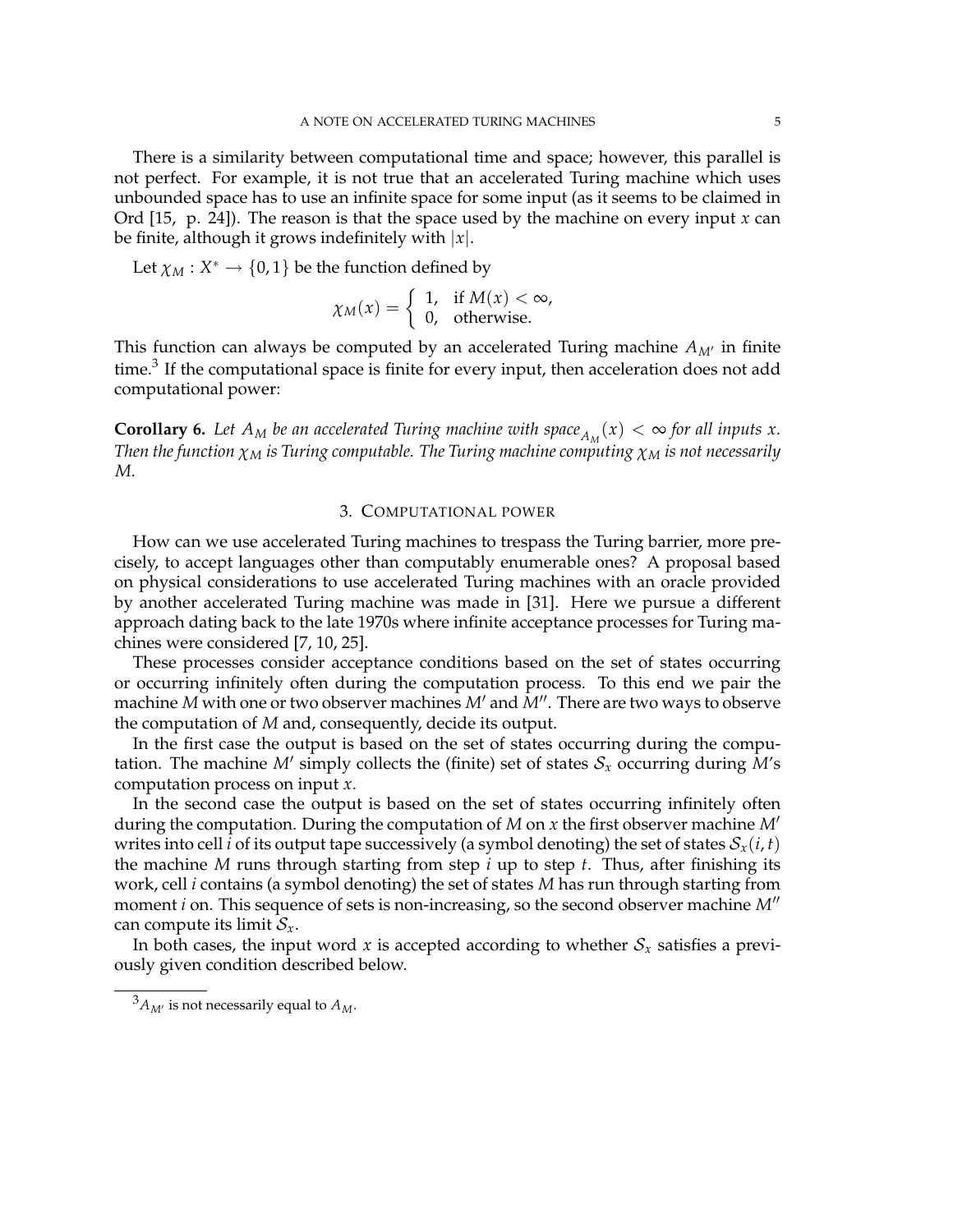The processes considered here may stop or not after finitely many steps. To treat both cases in a uniform way we assume in the first case that the last state is repeated indefinitely. In this way we don't need to test whether the computation of *M* eventually stops or not, so we avoid paradoxes like the Thompson lamp [28].

A detailed account of such acceptance processes is given in the survey papers [13, 24]. We denote by  $ran(M, x)$  ( $in(M, x)$ , respectively) the set of states  $S_x$  of M occurring (occurring infinitely often, respectively) in the computation process on input *x*. For an accelerated Turing machine  $M = (X, \Gamma, S, s_0, s_a, \square, \delta)$  and a subset  $\mathcal{T} \subseteq 2^{\delta}$  define the following languages

(2) 
$$
AT_{ran}(M, S) = \{x : ran(M, x) \in T\}
$$

(3) 
$$
AT_{in}(M, S) = \{x : in(M, x) \in T\}
$$

Let  $\Sigma_1$ ,  $\Pi_1$ ,  $\Pi_2$  and  $\Sigma_2$  be the first classes of the arithmetical hierarchy of languages (see [17, 29]). In particular,  $\Sigma_1$  is the class of computably enumerable languages and  $\Pi_1$  is the class of their complements. By Bool( $\mathcal{M}$ ) we denote the closure of a set of sets  $\mathcal{M}$  under Boolean operations.

Based on [23], we have the following results:

**Theorem 7.** *For the classes of accepted languages the following identities hold true:*

 $\{AT_{ran}(M, S) : M = (X, \Gamma, S, s_0, \square, \delta)$  an ATM  $\} = \text{Bool}(\Sigma_1)$ ,  $\{AT_{in}(M, S) : M = (X, \Gamma, S, s_0, \square, \delta)$  an ATM  $\}$  = Bool( $\Sigma_2$ ).

## ACKNOWLEDGMENT

We thank L. Fearnley for posing the problem discussed in this note, P. Potgieter for illuminating discussions, and the anonymous referees for excellent critical comments.

## **REFERENCES**

- [1] H. Andréka, I. Németi, P. Németi, J. X. Madarász, G. Székely. *Logic and Relativity Theory*, Course Notes 2006, 27 pages.
- [2] J. L. Balcázar, J. Díaz, L. Gabarró, *Structural Complexity* I, Second revised ed., Springer-Verlag, Berlin 1995.
- [3] J. Barrow. *The Infinite Book. A Short Guide to the Boundless, Timeless and the Endless*, Jonathan Cape, London, 2005.
- [4] R. M. Blake. The paradox of temporal process, *J. Philos.* 23 (1926), 645–654.
- [5] G. Boolos, R. C. Jeffrey. *Computability and Logic*, Cambridge University Press, Cambridge, 1980.
- [6] C. S. Calude, G. Păun. Bio-steps beyond Turing, *Biosystems* 77 (1-3) (2004), 175–194.
- [7] R. S. Cohen and A. Y. Gold. *ω*-computations on Turing machines, *Theoret. Comput. Sci.* 6 (1978), 1–23.
- [8] B. Copeland. Accelerating Turing machines, *Minds and Machines* 12 (2) (2002), 281–300.
- [9] G. Etesi, I. Nemeti. Non-Turing computations via Malament-Hogarth space-times, ´ *International Journal of Theoretical Physics* 41 (2002), 341–370.
- [10] L. H. Landweber. Decision problems for *ω*-automata, *Math. Syst. Theory* 3, 4 (1969), 376–384.
- [11] L. Fearnley. Email to (and discussions with) C. Calude, 3 December 2008.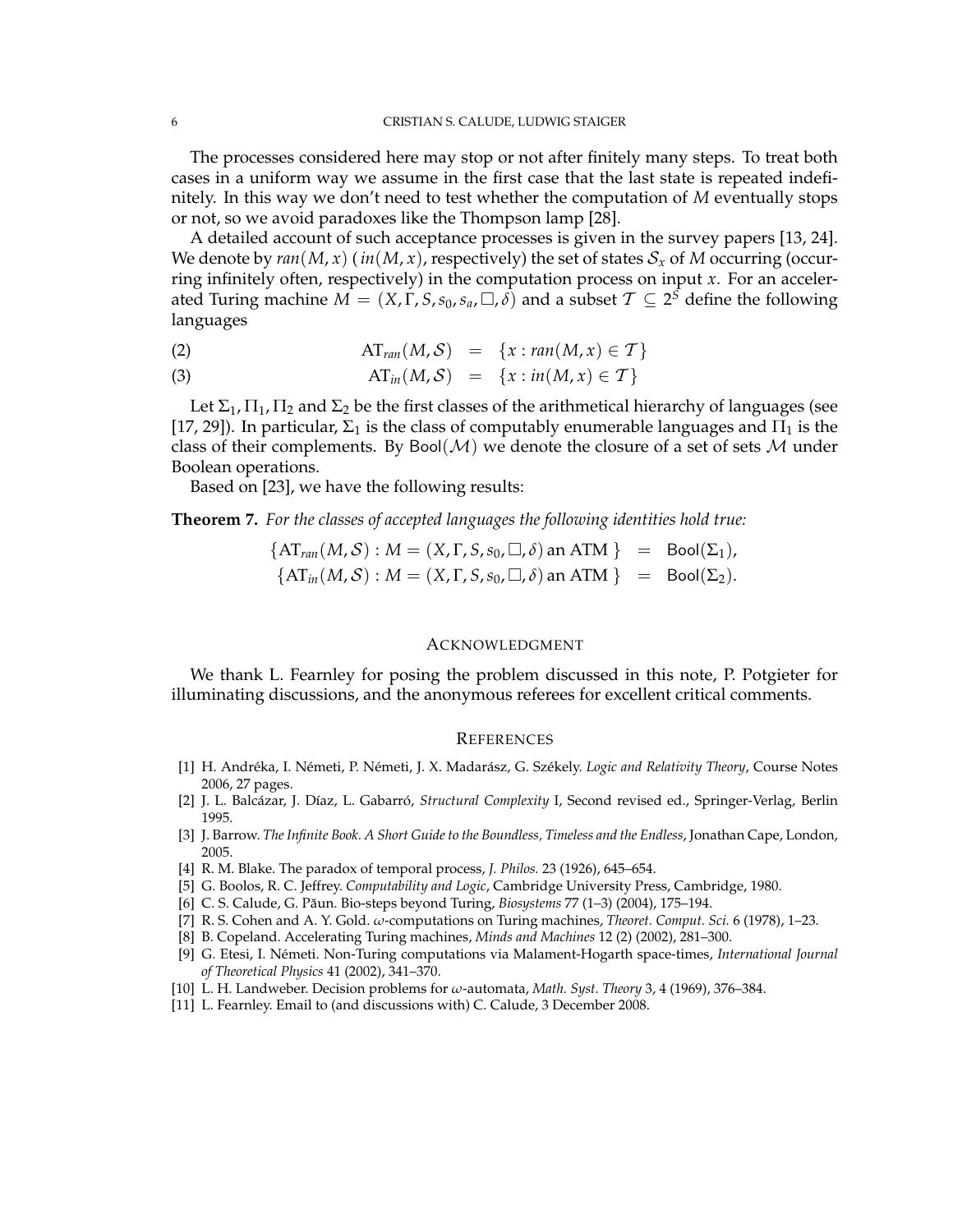- [12] M. Hogarth. Does general relativity allow an observer to view eternity in a finite time? *Foundations of Physics Letters* 5 (1992), 173–181.
- [13] J. Engelfriet, H. J. Hoogeboom. X-automata on *ω*-words, *Theoret. Comput. Sci.* 110, 1 (1993), 1–51.
- [14] L. Floridi (ed.). *The Blackwell Guide to the Philosophy of Computing and Information*, Blackwell, Malden MA, 2004.
- [15] T. Ord. *Hypercomputation: Computing More than the Turing Machine*, Honours Thesis, Computer Science Department, University of Melbourne, Australia, 2002; arxiv.org/ftp/math/papers/0209/0209332. pdf.
- [16] P. H. Potgieter. Zeno machines and hypercomputation, *Theoretical Computer Science* 358 (2006), 23–33. Also in arXiv:cs.CC/0412022.
- [17] H. Rogers. *Theory of Recursive Functions and Effective Computability*, McGraw Hill, New York 1967.
- [18] G. Rozenberg, A. Salomaa (eds.). *Handbook of Formal Languages*, Springer-Verlag, Berlin, 1997.
- [19] B Russell. The limits of empiricism, *Proc. Aristotelian Soc.* 36 (1936), 131–150.
- [20] O. Shagrir. Accelerating Turing machines, in F. Stadler and M. Stroltzner (eds.). *Time and History (Papers of the 28th International Wittgenstein Symposium)*, Austrian Ludwig Wittgenstein Society, 2005, pp. 276–278.
- [21] O. Shagrir. Super-tasks, accelerating Turing machines and uncomputability, *Theoretical Computer Science*, 317 (2004), 105–114.
- [22] M. Sipser. *Introduction to the Theory of Computation*, PWS, Boston, 2006, second edition.
- [23] L. Staiger, *ω*-computations on Turing machines and the accepted languages, in L. Lovász and E. Szemerédi (eds.). Coll. Math. Soc. Janos Bolyai No.44, North Holland, Amsterdam 1986, 393-403.
- [24] L. Staiger. *ω*-languages, in [18], Vol. 3, 339–387.
- [25] L. Staiger and K. Wagner. Rekursive Folgenmengen I, *Zeitschr. Math. Logik u. Grundl. Mathematik* 24, 6 (1978), 523–538 (in German). A preliminary version appeared as: K. Wagner and L. Staiger, Recursive  $ω$ -languages, in M. Karpiński (ed.). *Proc. Fundamentals of Computation Theory '77*, Lect. Notes Comput. Sci. 56, Springer Verlag, Berlin 1977, 532–537.
- [26] I. Stewart. Deciding the undecidable, *Nature* 352 (1991), 664–665.
- [27] K. Svozil. The Church-Turing thesis as a guiding principle for physics, in: C. Calude, J. Casti, M. Dinneen (eds.). *Unconventional Models of Computation*, Springer, Berlin, 1998, 371–385.
- [28] K. Svozil. On the Brightness of the Thomson Lamp. A Prolegomenon to Quantum Recursion Theory, *CDMTCS Research Report* 360, 2009.
- [29] K. Wagner, G. Wechsung. *Computational Complexity*, Deutscher Verlag der Wissenschaften, Berlin, 1986.
- [30] H. Weyl. *Philosophy of Mathematics and Natural Science*, Princeton University Press, Princeton, 1949.
- [31] J. Wiedermann, J. van Leeuwen. Relativistic computers and non-uniform complexity theory, in C. S. Calude, M. J. Dinneen, F. Peper (eds.). *Unconventional Models of Computation*, Lecture Notes Comput. Sci. 2509, Springer-Verlag, Heidelberg, 2002, 278–298.